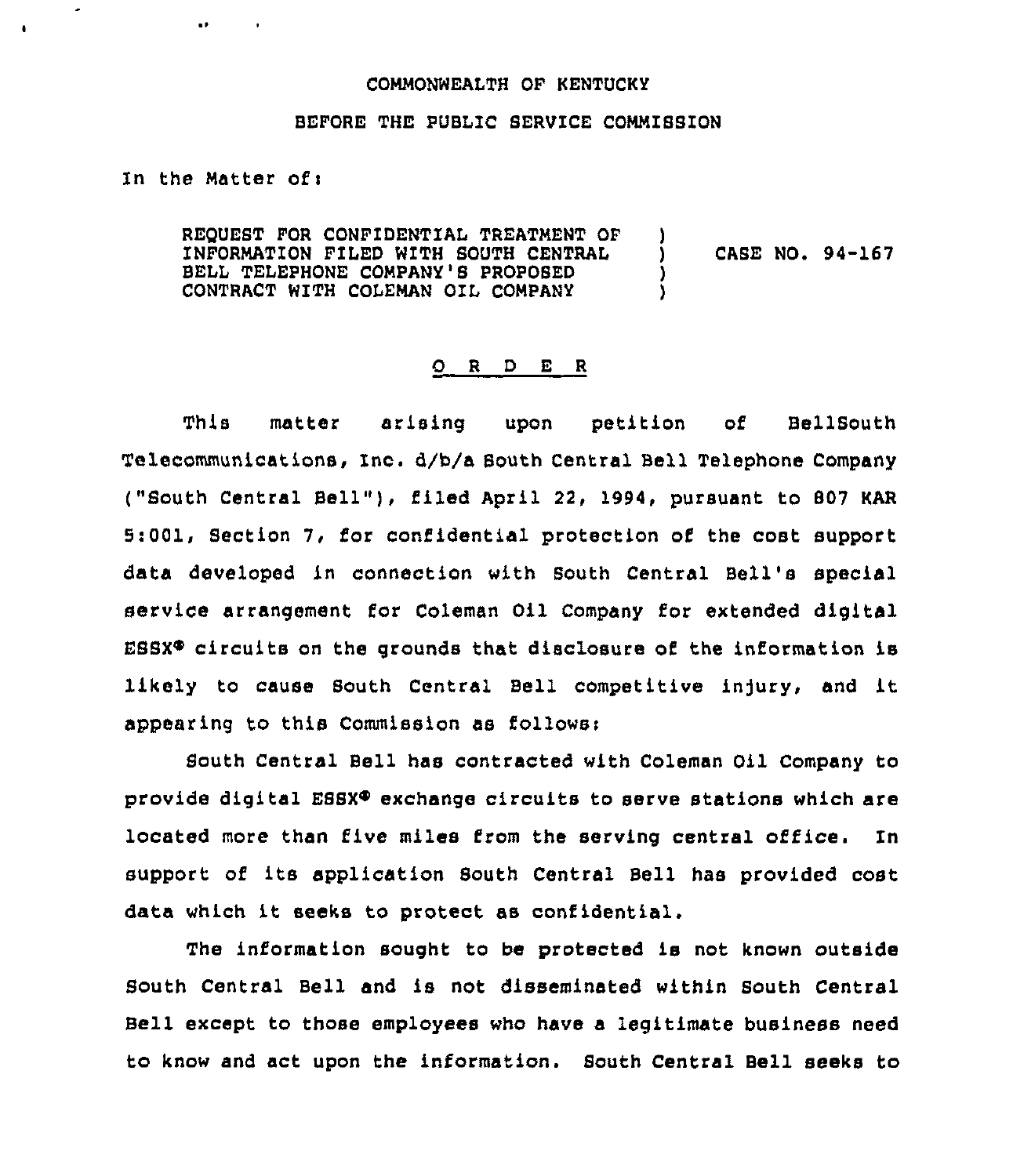preserve and protect the confidentiality of the information through all appropriate means.

 $\sim 100$ 

 $\bullet$ 

KRS 61.872(1) requires information filed with the Commission to be available for public inspection unless specifically exempted by statute. Exemptions from this requirement are provided in KRS 61.878(1). That section of the statute exempts 11 categories of information. One category exempted in subparagraph (c) of that section is commercial information confidentially disclosed to the Commission. To qualify for that exemption, it must be established that disclosure of the information is likely to cause substantial competitive harm to the party from whom the information was obtained. To satisfy this test, the party claiming confidentiality must demonstrate actual competition and a likelihood of substantial competitive in]ury if the information is disclosed. Competitive injury occurs when disclosure of the information gives competitors an unfair business advantage.

South Central Bell's competitors for ESSX service are providers of PBX equipment. Disclosure of the cost information sought to be protected would allow providers of such equipment to determine South Central Bell's cost and contributions from ESBX service which they could use to market their competing services to the detriment of South Central Bell. Therefore, disclosure of the information is likely to cause South Central Bell competitive infury and the information should be protected as confidential.

This Commission being otherwise sufficiently advised,

 $-2-$